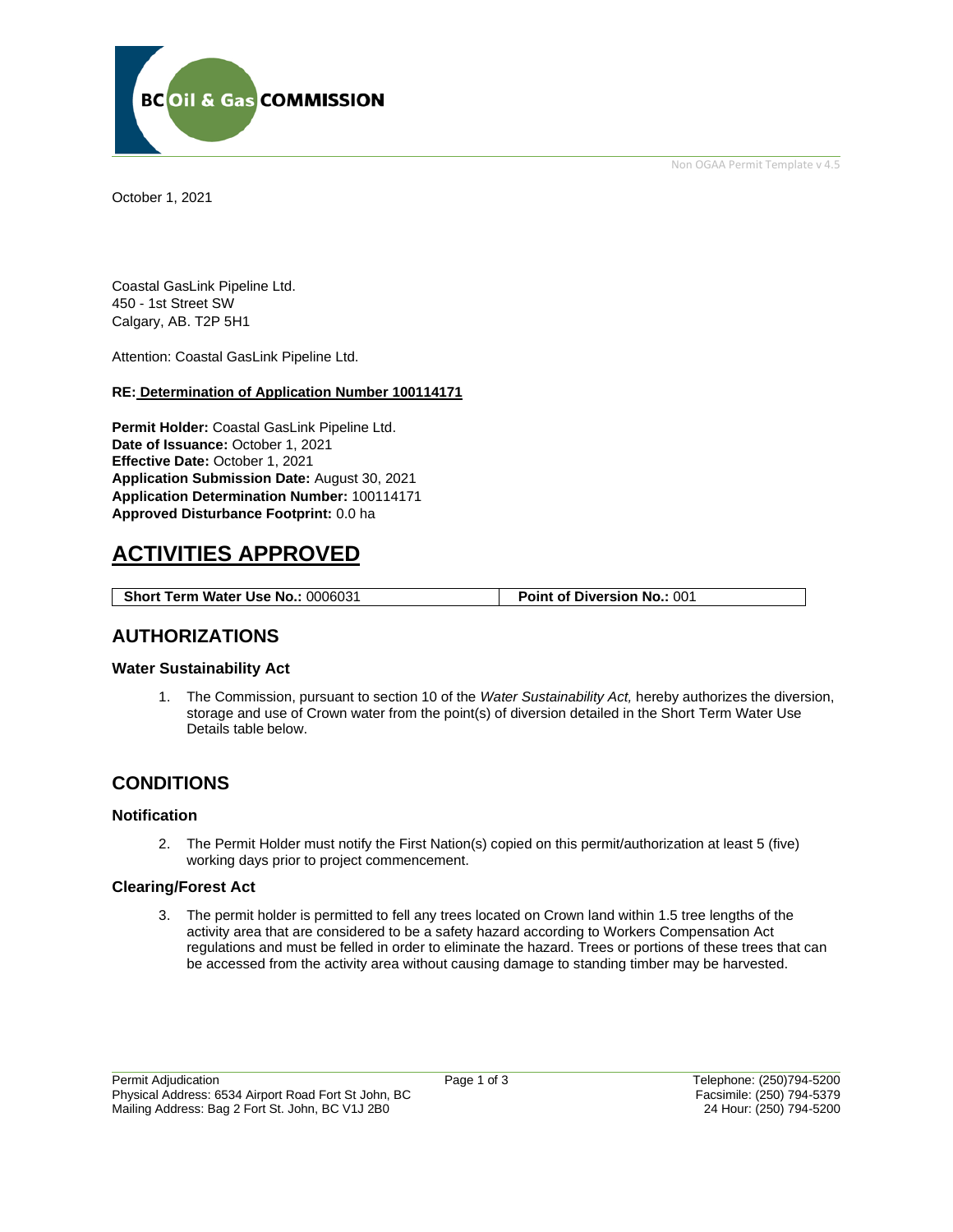# **ACTIVITY SPECIFIC DETAILS, PERMISSIONS AND CONDITIONS**

## **SHORT TERM WATER USE**

#### **Short Term Water Use Number -** 0006031 **Approval Period – From**: October 1, 2021, **To:** September 30, 2023

### **ACTIVITY DETAILS**

| <b>Point of Diversion No.: 001</b>                             | <b>Water Source Name: Crystal Creek (POD25)</b> |
|----------------------------------------------------------------|-------------------------------------------------|
| <b>Type: Stream/River</b>                                      |                                                 |
| <b>Purpose:</b> Oil and Gas, Industrial & Storage              |                                                 |
| Location (UTM): Zone 9, Northing 6006774.59, Easting 601097.27 |                                                 |
| Maximum Withdrawal Rate (m <sup>3</sup> /s): 0.014             |                                                 |
| Daily Withdrawal Volume (m <sup>3</sup> /day): 200             |                                                 |
| Total Withdrawal Volume (m <sup>3</sup> ): 18,000              |                                                 |

*All authorizations for this activity are subject to the following conditions:*

### **Short Term Water Use Conditions**

- 4. No instream works are permitted under this authorization.
- 5. A copy of this authorization must be available for inspection at the point of diversion and use location(s).
- 6. Water withdrawn under this authorization must only be used for the purposes of carrying out the oil and gas activities or related activities.
- 7. Water must not be diverted or withdrawn from any beaver pond.
- 8. Water withdrawal must not occur where:
	- a. stream discharge is less than 55 L/s;
	- b. the diversion will cause the stream discharge to fall below 55 L/s;
	- c. stream (wetted) depth is less than 0.30 metres (12 inches) at the withdrawal location; or
	- d. the diversion will cause the stream (wetted) depth to fall below 0.30 metres (12 inches) at the withdrawal location.
- 9. End-of-pipe intakes must be screened with maximum mesh sizes in accordance with the Fisheries and Oceans Canada 'Interim Code of Practice: End-of-pipe fish protection screens for small water intakes in freshwater'.
- 10. The permit holder must maintain accurate records of all water withdrawal activities throughout the term authorized. Water withdrawal records for each diversion point, including '0' values for months where no water was withdrawn, must be recorded monthly. Water withdrawal records must be submitted to the Commission on a quarterly basis via eSubmission. Quarterly reports are due on or before April 25, July 25, October 25 and January 25.
- 11. At any time, the Commission may suspend short term water use previously authorized. Water use suspensions will remain in place until such time as the Commission notifies permit holders that water withdrawals may resume.
- 12. Water withdrawal from POD #1 is not authorized from December 01 to March 31.
- 13. The approval holder is authorized to store fresh water diverted under this use approval in dugouts or other fresh water storage structures provided:
	- a. the approval holder holds a valid permit or authorization to occupy the land on which the dugout or structure is located on unless a permit or authorization is not required, and
	- b. the dugout or structure is not subject to the Dam Safety Regulation unless the approval holder has a valid Water Licence and Leave to Operate the water storage structure.